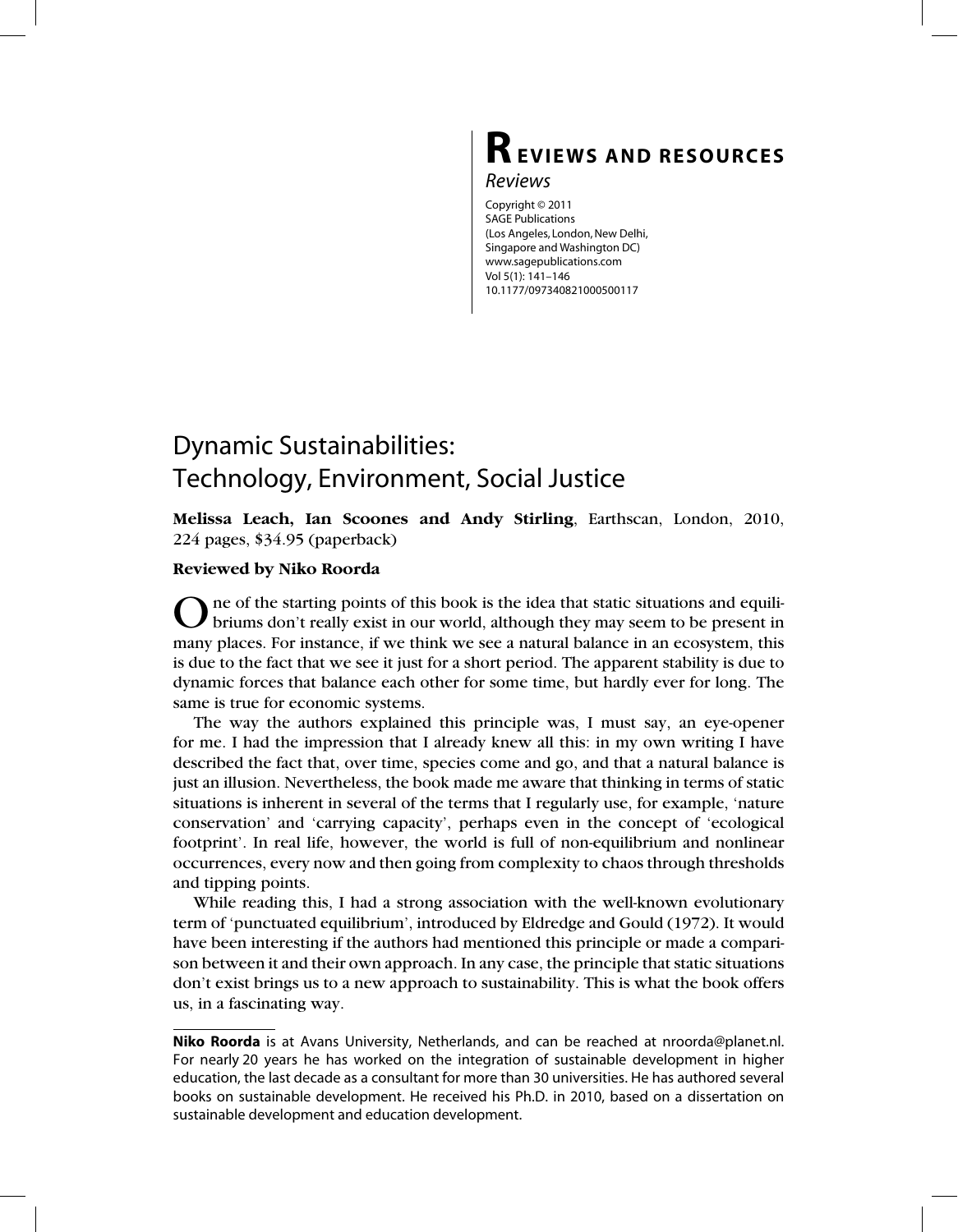The authors have taken a number of well-known principles, expanded several of them, and moulded them together to form an innovative conceptual approach.

One example of such an expansion of principles is the idea of a paradigm shift between 'control' and 'adaptation', two fundamentally different ways to deal with threats and unsustainable conditions. This has been studied in the literature before. But the authors add a second dimension, indicating the rate of change, varying from sudden shocks to long-time stresses. Putting these two dimensions in a  $2 \times 2$  matrix, they are able to define four different sustainability principles: stability, resilience, durability and robustness.

Pivotal to the book is the idea that a situation of unsustainability will be described by different stakeholders in different ways. They will tell their 'narratives' in various ways, thus 'framing' the situation differently, for example, varying the scale (from local to global) or the action perspective (from control to adapt, or 'respond' as the authors describe it). Usually there is a dominant narrative, in many cases highly focused on control, large scale, and technology and economy driven. But if you take the time to listen to other 'narratives', you will be able to discover alternative 'pathways' to sustainability, the authors argue. Many of these alternative approaches will offer better opportunities for social justice, especially for poor and marginalised groups.

If the book had stopped there, it might have been no more than just another call to 'listen to the wisdom of the ancients'. But it doesn't. Instead, it makes the 'pathways' principle come alive. First, this is done by introducing four real-life cases, which the authors keep using throughout the book: water resources in India, seeds in Africa, epidemics and health systems, and energy and climate. Based on these examples, the book explains the 'pathways to sustainability' through several steps. These are phrased in terms of questions, for example, 'Who are the actors and networks telling the narratives?' 'What are, according to them, the goals, scales and framings of the system and its dynamics?' 'Do the narratives focus on shocks or on stresses, and on control or on response?' and 'What appraisal approaches close down to one narrative or open up towards alternative ones?'

After these questions have been treated and answered thoroughly—as the authors illustrate for the four cases—it will be up to the 'policy arena' to make decisions. Processes to get there include sensitivity analyses, open hearings and consensus conferences. If necessary, tools in the arena may be 'protest, mobilization, citizen engagement and alliance building', leading to empowerment of the powerless, that is, the poor and marginalised. Ideally, in many cases this will not lead to the selection of just one framing as the sole basis for policy and action, but rather a well-designed combination of framings.

This notion of empowering designs resembles the concept of transition management through networks of market, government and society (Grin et al. 2010; Rotmans et al. 2001). It might be interesting to compare these two concepts more closely. There are more opportunities to widen the theme of the book further. It would be fascinating to link the pathways approach to the principle of backcasting (Weaver et al. 2000), relating the narratives and pathways to the question 'In what kind of world do we want to live?' in which the word 'we' might refer to the various actors